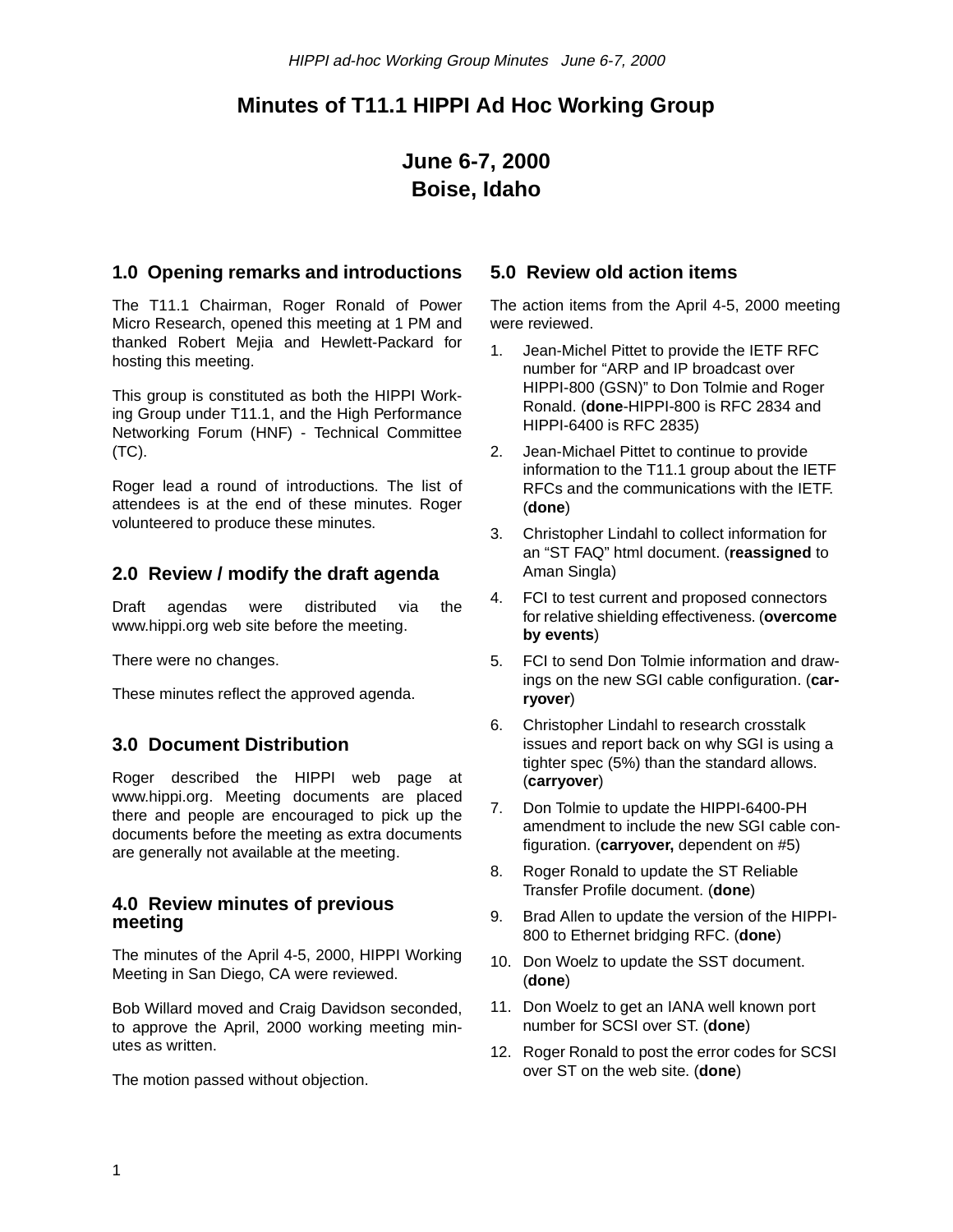- 13. Aman Singla to send an updated ST-API to Roger Ronald for posting on the web site. (**done**)
- 14. Aman Singla to determine if resource cleanup should be implied by a higher level close (i.e., does closing a connection clean up mapping or does un-mapping close (deallocate) Mx's. (**done**)
- 15. Jeff Young to provide an updated HIPPI-6400 HARP draft before the June, 2000 meeting. (**done**)
- 16. Jeff Young and Aman Singla to propose a different NACK scheme for HIPPI-6400 HARP. (**done, however there is no longer a HARP editor**)
- 17. Jeff Young and Aman Singla to consider the need for InvARP on HIPPI-6400. (**done, however there is no longer a HARP editor**)
- 18. Jeff Young to resolve HAF ARP usage.
- 19. The Chair (Roger Ronald) to produce the minutes for the April, 2000 meeting. (**done**)

# **6.0 HIPPI-6400-PH (ref: Rev 2.5)**

#### **6.1 EMI and Cable problems**

At the April meeting, Jim Nadolny of FCI presented a schedule of work to resolve crosstalk and EMI concerns. The EMI results were supposed to be available by the June meeting.

Unfortunately, SGI's contact for this work (Val Mandrusov) has resigned and no one else has taken over this effort. FCI stated that their testing was on hold.

Chris Lindahl of SGI indicated that SGI is considering a release of their HIPPI-6400 adapter in its current state. They believe that it does pass EMI regulations and that no further work is needed.

There had also been an SGI concern over crosstalk. No further information was presented at this meeting on the subject.

#### **6.2 PCI/Cables/Connectors**

There has been an desire to support connectors (board side) and cable ends that will properly mate in a PCI form factor.

The current consensus is that existing connector variants have no chance to pass FCC test in a PCI slot. SGI proposed that a new connector should be searched out and adopted.

The only new connector proposal came from FCI. They suggested the possibility of using the same connector that ultraSCSI is using for its highest performance/speed connections. This connector is shown on the FCI web site.

FCI initiated some testing on the ultraSCSI connector and is modeling to evaluate impedance and crosstalk.

Don Woelz and others expressed concern about the possibility of connector proliferation. Don also expressed willingness to consider doing some testing of the FCI proposed connector in a GSN configuration.

#### **6.3 Draft Amendment**

Don Tolmie is ready and willing to update the draft amendment. However, the results of this and previous meeting have pointed out that the connector problem is not solved and finishing up on the amendment can't be done until there is closure on the subject.

#### **6.4 Draft Amendment Processing Plans**

Since there has not been any closure on the connector situation, the HIPPI-6400-PH amendment will be held until further progress is made.

# **7.0 Scheduled Transfer (Rev 3.6)**

#### **7.1 Processing Status**

Scheduled Transfer was forwarded by T11.1 to T11 at the December, 1999 meeting.

T11 initiated a letter ballot at that meeting and the ballot closed on 1/21/00. The document passed with no comments and it has been forwarded to NCITS for further processing and public review. The public review period closed on 6/5/00.

No comments have been posted on the NCITS web site.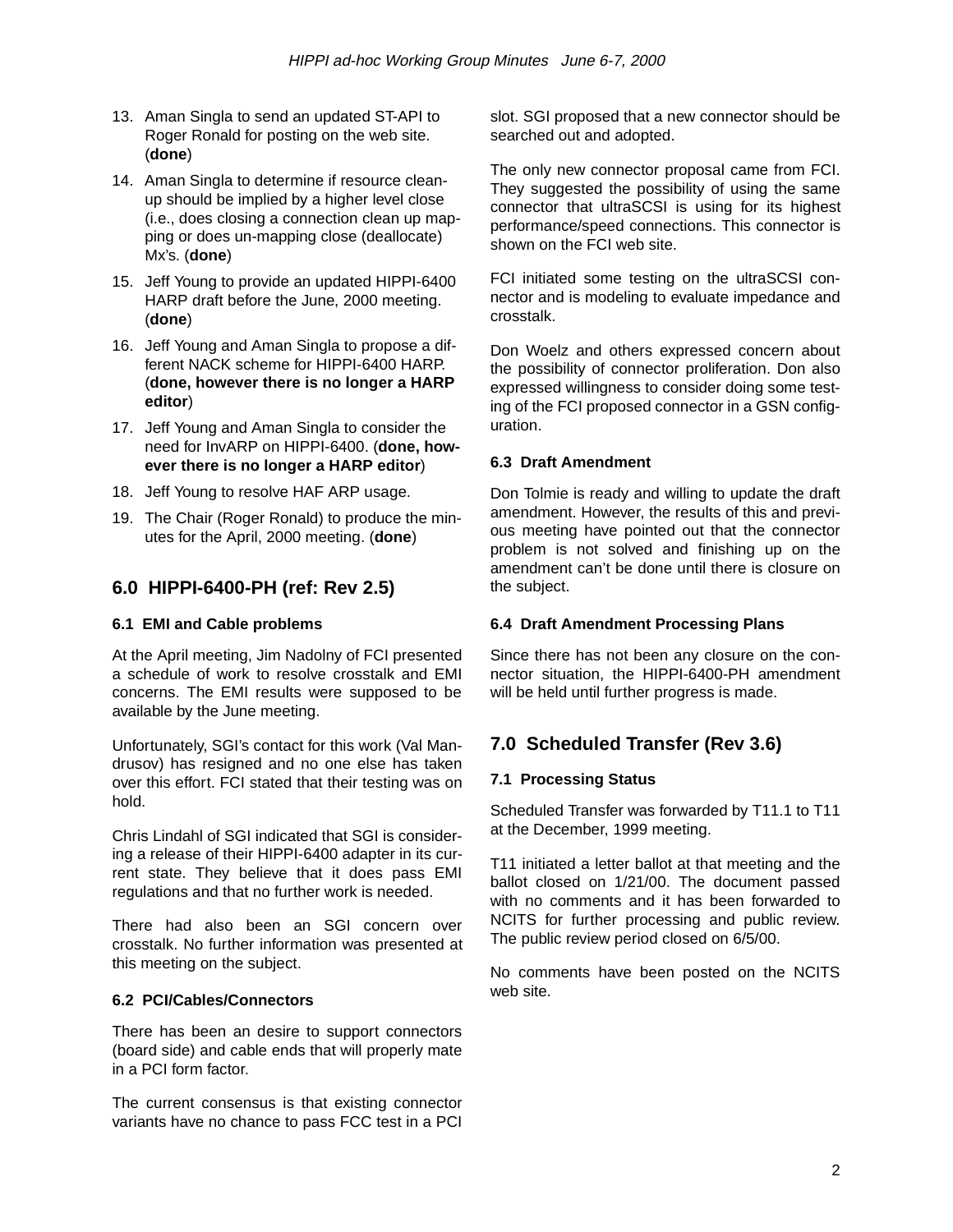# **8.0 HIPPI-LE (reference Rev 3.8)**

#### **8.1 Processing Status**

HIPPI-LER, revision 3.8 was voted forward to T11 at the February 16th T11.1 plenary. T11 initiated a letter ballot which concluded on 4/1/00.

The document was approved without substantive comments and has been forwarded to NCITS for public review. The public review ends on 7/3/00.

# **9.0 SCSI on ST Mapping (revision 03)**

In addition to the items listed below, Don Woelz noted that he had received an IANA Port assignment for SCSI on ST.

#### **9.1 Document Review**

The latest version of SCSI on ST (SST) from Don Woelz was reviewed. A few changes were noted, but there was not a lot of technical change.

#### **9.2 Error Code Inclusion**

For the April meeting, Steph Bailey completed an action item to provide error codes that could be used in SST and as a basis for other protocols. Error codes specific to SCSI on ST needed to be included within the document and Don Woelz completed this addition with revision 03 of SST.

#### **9.3 Tabular requirements matrix**

The group felt that a table of requirements, similar to the tables in ST-RTP would be a valuable addition to SST. Don Woelz agreed to add these, but the addition was not completed for this meeting.

#### **10.0 SGI Low Level API Proposal (revision 06)**

#### **10.1 Document Review**

At the April meeting Aman Singla accepted an action item to update the document.

Aman brought a new version of the document to the meeting and changes were reviewed. Most of the changes were related to resource clean-up and were accepted by the group.

A few additional changes were suggested and Aman accepted an action item to make these changes prior to the next meeting.

#### **10.2 Document Editing Plans**

No plans were made to move the API into a "standards document" format. The group was willing to continue working on the material in its existing format.

Since editing this document into "standards" form appears to lack any strong proponents, this topic, about the document editing plans, will be removed from future agendas.

### **11.0 ST Reliable Transfer Profile (ST-RTP) (revision 0.5)**

#### **11.1 Document Review**

Roger Ronald presented the fifth version of ST-RTP. ST-RTP is designed to limit implementations into working with a limited and well defined set of operations and parameter values.

Edits were reviewed and were all accepted. Roger also had an email from Tom Gilbert who reviewed RTP and presented a number of comments. Several comments were accepted.

Since there had been little change in the document, the group expressed a desire to forward it to T11 for further processing. Roger was able to prepare revision 0.6 of ST-RTP and the group subsequently reviewed and approved these changes. ST-RTP is now considered complete by the working group.

#### **11.2 Forwarding Plans**

The task group expressed its desire that the T11.1 Plenary forward ST-RTP to T11 for further processing.

# **12.0 HARP**

### **12.1 ARP and IP Broadcast over HIPPI-800**

This document has been published as RFC 2834.

### **12.2 IP and ARP over HIPPI-6400 (GSN)**

The IETF has published the first version of our IP and ARP over HIPPI-6400 as RFC 2835.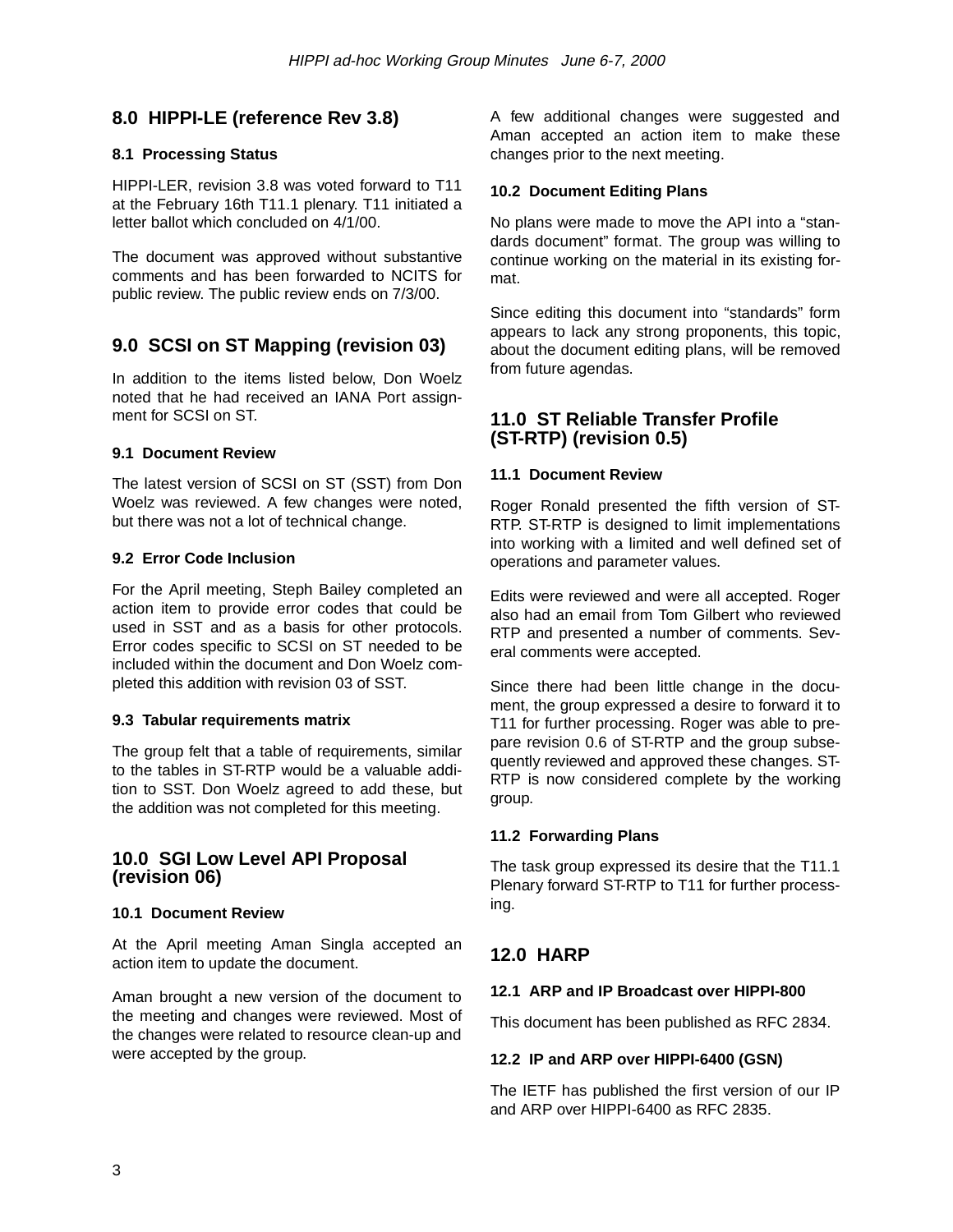Jeff Young had proposed changing HIPPI-6400 ARP to promote code efficiency during the February meeting. The group decided to give Jeff some leeway to make changes if he was willing to do what was needed in the documentation realm. Jeff agreed and provided a new version of the HIPPI-6400 ARP RFC for the April meeting.

Jeff had planned some fairly substantial format changes, but the group questioned any need to improve code efficiency and ease on applications that were already complete. The group also reiterated their desire to see a "stock" Ethernet ARP packet format on HIPPI-6400.

Jeff Young collected comments from the group in April and accepted several action items that resulted in a new draft of the RFC for the June meeting. However, the source of the funding for this work appears to have been terminated and Jeff was not able to attend this meeting.

The future of subsequent changes appears to depend on finding an organization with a sufficient stake in non-broadcast HIPPI-6400 environments that is willing to support a document editor.

#### **12.3 Document review**

Since there was no editor present and the document did not have change bars, no document review occurred.

# **13.0 Other HIPPI items**

#### **13.1 Bridging to HIPPI-800**

Brad Allen presented a new version of the HIPPI to Ethernet Bridging document. This document has all changes flagged with red indicators and was easy to review.

Most of the proposed changes were accepted, but there still were a few minor corrections that were needed. Brad too an action item to update this document for the next meeting.

#### **13.2 MIBS**

The only MIB of general interest seemed to be a HIPPI-6400 switch MIB. In October, Roger Ronald accepted an action item to put PMR developers in touch with Essential/ODS and Genroco to see if any coordination could happen. Essential responded and will be moving forward in this area with PMR.

Nothing new at this meeting.

## **14.0 Future meeting schedule**

#### **14.1 Plenary week, August 7-11, Seattle, WA**

The August Plenary week location is in Seattle, WA. The hotel information is available on the www.hippi.org web site. The tentative schedule is as follows. Note that the times for each session (optical, working, and plenary) are unchanged.

| Tuesday 8/8   | 9 AM - 11 AM | HIPPI-6400-OPT |
|---------------|--------------|----------------|
| Tuesday 8/8   | 1 PM - 9 PM  | HIPPI ad hoc   |
| Wednesday 8/9 | 9 AM - 5 PM  | HIPPI ad hoc   |
| Wednesday 8/9 | 5 PM - 7 PM  | T11.1 Plenary  |

We may change this basic schedule (meeting on Tuesdays and Wednesdays) for future plenary meeting weeks. A debate on a session time change will be discussed in Seattle. The primary idea is to consider moving optics and the T11.1 plenary to Thursday morning, dropping Tuesday from entirely from the schedule.

#### **14.2 Future meeting dates and locations**

The group continues to feel that interim meetings are not required.

#### **2000**

| Aug 7-11      | Seattle, WA          | Vixel                |
|---------------|----------------------|----------------------|
| Oct 2-6       | Manchester, NH       | Hitachi              |
| Dec 4-8       | Austin, TX           | Crossroads           |
| <u> 2001 </u> |                      |                      |
| Feb 5-9       | Huntington Beach, CA | Qlogic               |
| Apr 5-9       | San Diego, CA        | <b>Brocade</b>       |
| Jun 4-8       | Chicago, IL          | Ancor                |
| Aug 6-10      | Honolulu, HI         | <b>Solution Tech</b> |
| Oct 8-12      | San Diego, CA        | JNI                  |
| Dec 3-7       | Austin, TX           | Crossroads           |